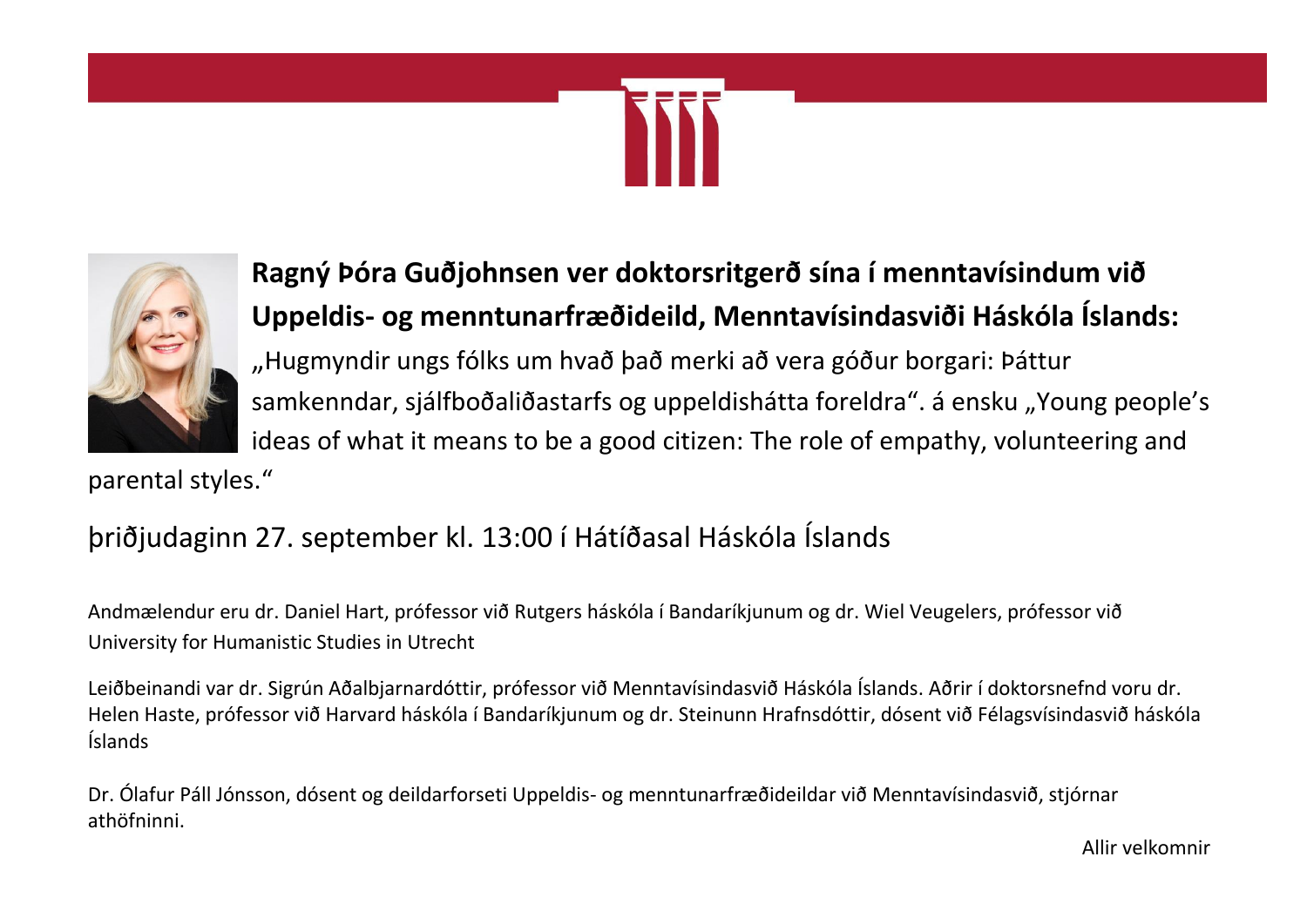Þriðjudaginn 27. september 2016, kl. 13.00 fer fram doktorsvörn frá Uppeldis- og menntunarfræðideild við Menntavísindasvið Háskóla Íslands. Þá ver Ragný Þóra Guðjohnsen doktorsritgerð sína. Verkefnið ber heitið *Hugmyndir ungs fólks um hvað það merki að vera góður borgari: Þáttur samkenndar, sjálfboðaliðastarfs og uppeldishátta foreldra*. Enska heitið er *Young people's ideas of what it means to be a good citizen. The role of empathy, volunteering and parental styles.*

### Um verkefnið

Í ljósi stefnumótunar þjóða þar sem lögð er áhersla á að styrkja borgaravitund ungs fólks og rannsókna sem gefa til kynna að borgaralegt þátttökumynstur ungs fólks sé að breytast – er mikilvægt að skoða hvaða þættir tengjast viðhorfum ungs fólks til þess að vera góður borgari. Meginmarkmið doktorsrannsóknarinnar er að leggja af mörkum til slíkra rannsókna. Nánar tiltekið er markmiðið annars vegar að varpa ljósi á skilning ungmenna á hvað það feli í sér að vera góður borgari. Hins vegar að kanna hvernig uppeldisaðferðir foreldra, samkennd ungmenna og reynsla af sjálfboðaliðastarfi tengist viðhorfum þeirra til þess hvað merkir að vera góður borgari.

Þátttakendur rannsóknarinnar voru 1042 (14 og 18 ára) frá þremur byggðarlögum. Blandaðri aðferðafræði var beitt við gagnasöfnun (spurningalistakönnun og djúpviðtöl) og úrvinnslu gagna. Rannsóknin er hluti af rannsóknarverkefninu: "Borgaraleg þátttaka ungs fólks í lýðræðislegu samfélagi" (Sigrún Aðalbjarnardóttir, 2011). Meginniðurstöður rannsóknarinnar benda til þess: Í fyrsta lagi að ungt fólk leggi meiri áherslu á þátttöku í félagslegum hreyfingum en minni á umræður um pólitísk málefni eða skráningu í pólitíska flokka. Unga fólkið taldi þó það að kjósa vera mikilvægan þátt í því að vera góður borgari. Í öðru lagi, að leiðandi uppeldishættir sem felast í stuðningi og eftirliti foreldra hafi mikilvægu hlutverki að gegna bæði við að efla samkennd ungs fólks og jafnframt jákvæð viðhorf þess til virkrar borgaralegrar þátttöku. Í þriðja lagi, að því ríkari samkennd sem unga fólkið hafi, þeim mun líklegra sé það til að hafa jákvæð viðhorf til mikilvægis borgaralegrar þátttöku. Í fjórða lagi, að þau ungmenni sem reynslu hafi af sjálfboðaliðastarfi séu líklegri til að hafa jákvæð viðhorf til virkrar borgaralegrar þátttöku. Í viðtölunum kom fram að ungmennin töldu virka borgaralega þátttöku mikilvægan þátt þess að vera góður borgari og kölluðu þau eftir fleiri tækifærum fyrir ungu kynslóðina til þess að taka þátt og tjá rödd sína. Þau nefndu jafnframt margvísleg borgaraleg gildi (t.d. traust, umhyggja fyrir velferð) og tengdu borgaraleg markmið hins góða borgara bæði við eigin sem og samfélagslegan hag.

Niðurstöður rannsóknarinnar ættu að vera hvatning til yfirvalda, stefnumótunaraðila, félagslegra hreyfinga, skólastofnana og foreldra til að hlúa að borgaralegum viðhorfum barna sinna og ungmenna með því að nota leiðandi aðferðir, styrkja samkennd þeirra og skapa þeim tækifæri til borgaralegrar þátttöku frá unga aldri. Þannig megi undirbúa þau fyrir hlutverk sitt sem borgara í þjóðfélaginu og leggja mikilvægan grunn að virkri borgaralegri þátttöku þeirra í lýðræðislegu samfélagi.

#### Enska

In light of the emphasis of a prominent policy focus around the world on the importance of strengthening young people's citizenship as well as studies suggesting that young people's civic participation patterns are changing – it is important to examine which factors relate to young people's views on good citizenship. The main aim of this doctoral study is to contribute to such research by examining how parental styles, young people's empathy and experience of volunteering relate to young people's views on what it means to be a good citizen.